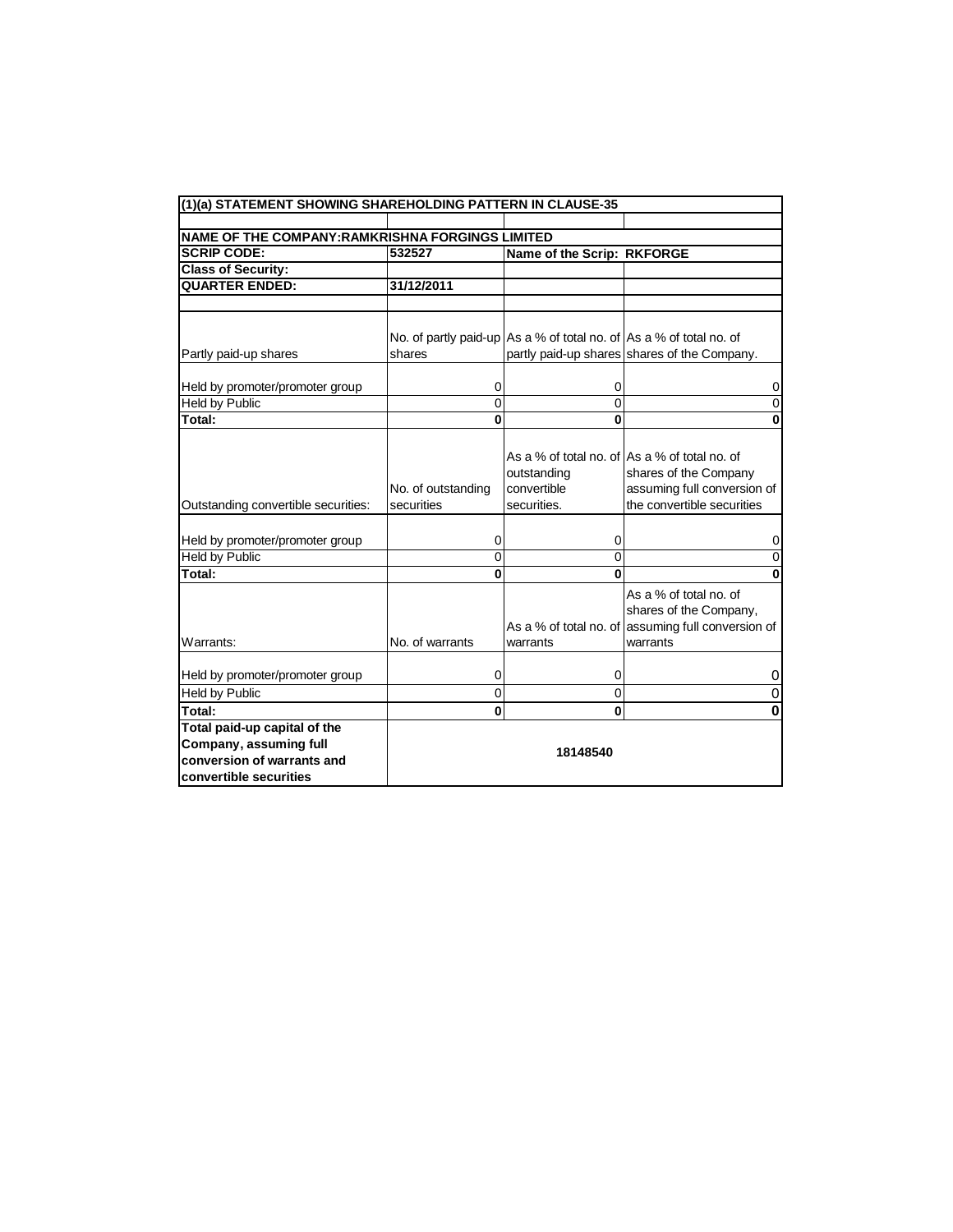|                                     |                                                                 |                                                           |                                                             |                                                                                          | <b>TOTAL</b><br><b>SHAREHOLDING AS A</b><br>% OF TOTAL NO OF<br><b>SHARES</b> |                             | <b>SHARES PLEDGE OR</b><br><b>OTHERWISE</b><br><b>ENCUMBERED</b> |                                            |  |
|-------------------------------------|-----------------------------------------------------------------|-----------------------------------------------------------|-------------------------------------------------------------|------------------------------------------------------------------------------------------|-------------------------------------------------------------------------------|-----------------------------|------------------------------------------------------------------|--------------------------------------------|--|
| <b>CATEGO</b><br>RY)<br><b>CODE</b> | <b>CATEGORY OF SHAREHOLDER</b>                                  | <b>NO OF</b><br><b>SHARE</b><br><b>HOLDE</b><br><b>RS</b> | <b>TOTAL</b><br><b>NUMBER</b><br><b>OF</b><br><b>SHARES</b> | <b>NO OF</b><br><b>SHARES</b><br><b>HELD IN</b><br><b>DEMATERIAL</b><br><b>IZED FORM</b> | AS a<br><b>PERCENTA PERCENT</b><br>GE of<br>$(A+B)$                           | As a<br>AGE of<br>$(A+B+C)$ | <b>NUMBER</b><br><b>OF</b><br><b>SHARES</b>                      | AS a<br><b>PERCENTA</b><br><b>GE</b>       |  |
| (1)                                 | (II)                                                            | (III)                                                     | (IV)                                                        | (V)                                                                                      | (VI)                                                                          | (VII)                       | (VIII)                                                           | $(IX) = (VIII)/(I$<br>$V$ <sup>*</sup> 100 |  |
| $(A)$<br>(1)                        | <b>PROMOTER AND PROMOTER</b><br><b>GROUP</b>                    |                                                           |                                                             |                                                                                          |                                                                               |                             |                                                                  |                                            |  |
|                                     | <b>INDIAN</b>                                                   |                                                           |                                                             |                                                                                          |                                                                               |                             |                                                                  |                                            |  |
| (a)                                 | Individual /HUF                                                 | $\overline{7}$                                            | 1584640                                                     | 1584640                                                                                  | 8.73                                                                          | 8.73                        | $\Omega$                                                         | 0.00                                       |  |
| $\frac{(b)}{(c)}$                   | Central Government/State<br>Government(s)                       | $\mathbf 0$                                               | 0                                                           | 0                                                                                        | 0.00                                                                          | 0.00                        | 0                                                                | 0.00                                       |  |
|                                     | <b>Bodies Corporate</b>                                         | $\overline{2}$                                            | 7971037                                                     | 7971037                                                                                  | 43.92                                                                         | 43.92                       | 3200000                                                          | 40.15                                      |  |
| (d)                                 | Financial Institutions / Banks                                  | $\overline{\mathbf{0}}$                                   | 0                                                           | $\overline{0}$                                                                           | 0.00                                                                          | 0.00                        | $\Omega$                                                         | 0.00                                       |  |
| (e)                                 | Others                                                          | $\mathbf 0$                                               | 0                                                           | $\Omega$                                                                                 | 0.00                                                                          | 0.00                        | $\Omega$                                                         | 0.00                                       |  |
|                                     | Sub-Total A(1) :                                                | 9                                                         | 9555677                                                     | 9555677                                                                                  | 52.65                                                                         | 52.65                       | 3200000                                                          | 33.49                                      |  |
|                                     | <b>FOREIGN</b>                                                  |                                                           |                                                             |                                                                                          |                                                                               |                             |                                                                  |                                            |  |
| (2)                                 |                                                                 |                                                           |                                                             |                                                                                          |                                                                               |                             |                                                                  |                                            |  |
| (a)                                 | Individuals (NRIs/Foreign<br>Individuals)                       | $\mathbf 0$                                               | $\overline{0}$                                              | 0                                                                                        | 0.00                                                                          | 0.00                        | $\overline{0}$                                                   | 0.00                                       |  |
| (b)                                 | <b>Bodies Corporate</b>                                         | $\mathbf 0$                                               | $\mathbf 0$                                                 | $\mathbf 0$                                                                              | 0.00                                                                          | 0.00                        | $\Omega$                                                         | 0.00                                       |  |
| (c)                                 | Institutions                                                    | $\overline{0}$                                            | $\overline{0}$                                              | $\mathbf 0$                                                                              | 0.00                                                                          | 0.00                        | $\overline{0}$                                                   | 0.00                                       |  |
| (d)                                 | Others                                                          | $\mathbf 0$                                               | $\mathbf 0$                                                 | $\mathbf 0$                                                                              | 0.00                                                                          | 0.00                        | $\overline{0}$                                                   | 0.00                                       |  |
|                                     | Sub-Total A(2) :                                                | $\bf{0}$                                                  | 0                                                           | 0                                                                                        | 0.00                                                                          | 0.00                        | $\bf{0}$                                                         | 0.00                                       |  |
|                                     | Total $A=A(1)+A(2)$                                             | 9                                                         | 9555677                                                     | 9555677                                                                                  | 52.65                                                                         | 52.65                       | 3200000                                                          | 33.49                                      |  |
| (B)                                 | <b>PUBLIC SHAREHOLDING</b>                                      |                                                           |                                                             |                                                                                          |                                                                               |                             |                                                                  |                                            |  |
| (1)                                 | <b>INSTITUTIONS</b>                                             |                                                           |                                                             |                                                                                          |                                                                               |                             |                                                                  |                                            |  |
| (a)                                 | Mutual Funds /UTI                                               | $\overline{\mathbf{c}}$                                   | 3633544                                                     | 3633544                                                                                  | 20.02                                                                         | 20.02                       |                                                                  |                                            |  |
| (b)                                 | <b>Financial Institutions /Banks</b>                            | $\mathbf 0$                                               | $\Omega$                                                    | $\Omega$                                                                                 | 0.00                                                                          | 0.00                        |                                                                  |                                            |  |
|                                     | Central Government / State                                      |                                                           |                                                             |                                                                                          |                                                                               |                             |                                                                  |                                            |  |
|                                     | Government(s)                                                   | $\mathbf 0$                                               | $\overline{0}$                                              | 0                                                                                        | 0.00                                                                          | 0.00                        |                                                                  |                                            |  |
| $\frac{c}{d}$                       | Venture Capital Funds                                           | $\overline{0}$                                            | $\overline{0}$                                              | $\overline{0}$                                                                           | 0.00                                                                          | 0.00                        |                                                                  |                                            |  |
| (e)                                 | <b>Insurance Companies</b>                                      | $\overline{0}$                                            | $\overline{0}$                                              | $\overline{0}$                                                                           | 0.00                                                                          | 0.00                        |                                                                  |                                            |  |
| (f)                                 | Foreign Institutional Investors                                 | 1                                                         | 252828                                                      | 252828                                                                                   | 1.39                                                                          | 1.39                        |                                                                  |                                            |  |
|                                     | Foreign Venture Capital Investors                               | 0                                                         | 0                                                           | 0                                                                                        | 0.00                                                                          | 0.00                        |                                                                  |                                            |  |
| $\frac{g}{h}$                       | Others                                                          | $\overline{0}$                                            | $\overline{0}$                                              | $\overline{0}$                                                                           | 0.00                                                                          | 0.00                        |                                                                  |                                            |  |
|                                     | Sub-Total B(1) :                                                | 3                                                         | 3886372                                                     | 3886372                                                                                  | 21.41                                                                         | 21.41                       |                                                                  |                                            |  |
|                                     |                                                                 |                                                           |                                                             |                                                                                          |                                                                               |                             |                                                                  |                                            |  |
| (2)                                 | NON-INSTITUTIONS                                                |                                                           |                                                             |                                                                                          |                                                                               |                             |                                                                  |                                            |  |
| (a)                                 | <b>Bodies Corporate</b>                                         | 159                                                       | 1383875                                                     | 1383875                                                                                  | 7.63                                                                          | 7.63                        |                                                                  |                                            |  |
| (b)                                 | Individuals                                                     |                                                           |                                                             |                                                                                          |                                                                               |                             |                                                                  |                                            |  |
|                                     | (i) Individuals holding nominal<br>share capital upto Rs.1 lakh | 3128                                                      | 1031503                                                     | 1026365                                                                                  | 5.68                                                                          | 5.68                        |                                                                  |                                            |  |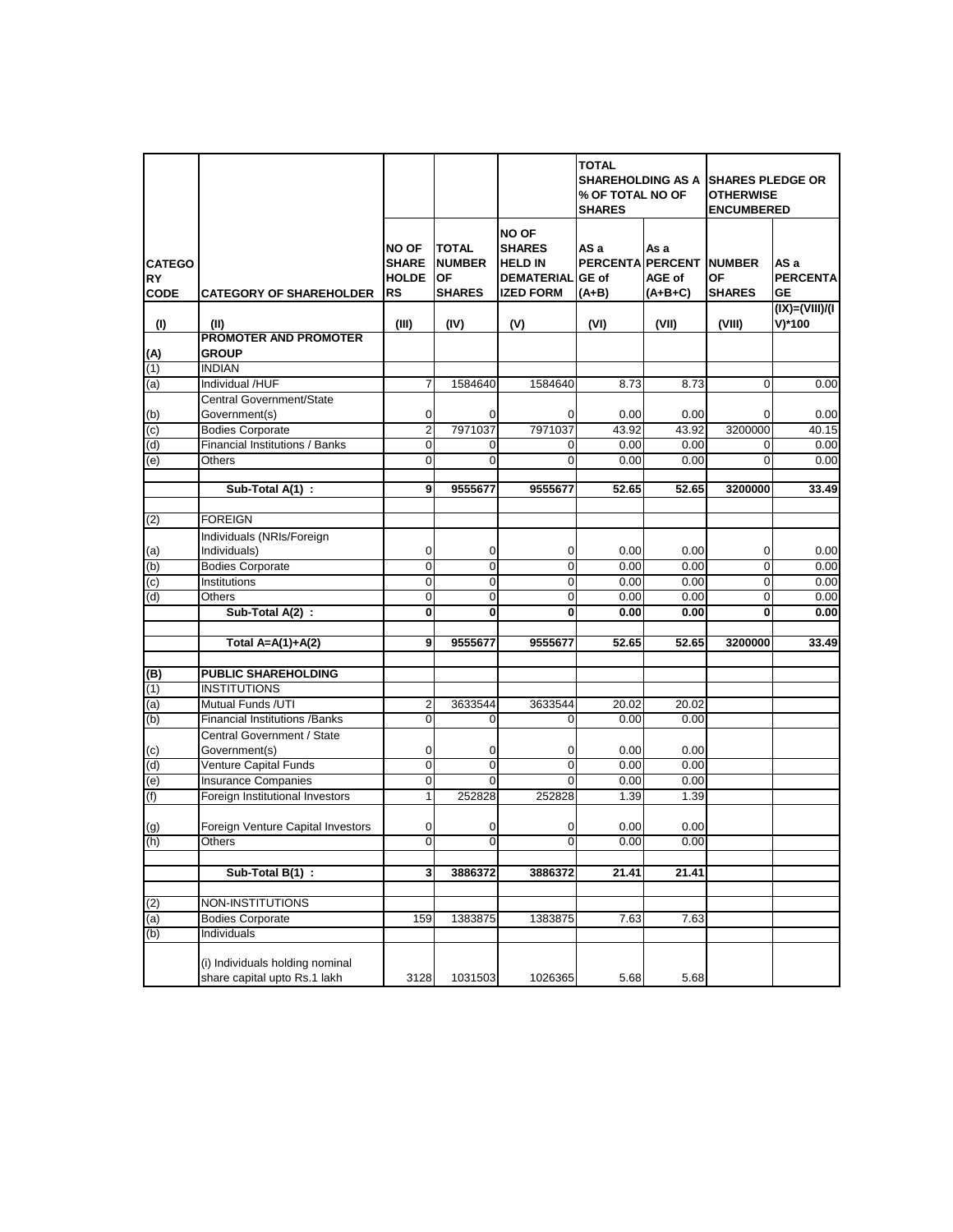|                                           |                                                                          |                                                           |                                                      |                                                                                          | <b>TOTAL</b><br><b>SHAREHOLDING AS A</b><br>% OF TOTAL NO OF<br><b>SHARES</b> |                             | <b>ISHARES PLEDGE OR</b><br><b>OTHERWISE</b><br><b>ENCUMBERED</b> |                                      |
|-------------------------------------------|--------------------------------------------------------------------------|-----------------------------------------------------------|------------------------------------------------------|------------------------------------------------------------------------------------------|-------------------------------------------------------------------------------|-----------------------------|-------------------------------------------------------------------|--------------------------------------|
| <b>CATEGO</b><br><b>RY</b><br><b>CODE</b> | <b>CATEGORY OF SHAREHOLDER</b>                                           | <b>NO OF</b><br><b>SHARE</b><br><b>HOLDE</b><br><b>RS</b> | <b>TOTAL</b><br><b>NUMBER</b><br>OF<br><b>SHARES</b> | <b>NO OF</b><br><b>SHARES</b><br><b>HELD IN</b><br><b>DEMATERIAL</b><br><b>IZED FORM</b> | AS a<br><b>PERCENTA PERCENT</b><br><b>GE</b> of<br>$(A+B)$                    | As a<br>AGE of<br>$(A+B+C)$ | <b>NUMBER</b><br>OF<br><b>SHARES</b>                              | AS a<br><b>PERCENTA</b><br><b>GE</b> |
| (1)                                       | (II)                                                                     | (III)                                                     | (IV)                                                 | (V)                                                                                      | (VI)                                                                          | (VII)                       | (VIII)                                                            | I)(III)/I<br>V)*100                  |
|                                           | (ii) Individuals holding nominal<br>share capital in excess of Rs.1 lakh | 19                                                        | 2271840                                              | 2271840                                                                                  | 12.52                                                                         | 12.52                       |                                                                   |                                      |
| (c)                                       | <b>Others</b>                                                            |                                                           |                                                      |                                                                                          |                                                                               |                             |                                                                   |                                      |
|                                           | <b>NON RESIDENT INDIANS</b>                                              | 18                                                        | 19070                                                | 19070                                                                                    | 0.11                                                                          | 0.11                        |                                                                   |                                      |
|                                           | <b>CLEARING MEMBERS</b>                                                  | $\overline{4}$                                            | 203                                                  | 203                                                                                      | 0.00                                                                          | 0.00                        |                                                                   |                                      |
|                                           | Sub-Total B(2):                                                          | 3328                                                      | 4706491                                              | 4701353                                                                                  | 25.93                                                                         | 25.93                       |                                                                   |                                      |
|                                           | Total $B=B(1)+B(2)$ :                                                    | 3331                                                      | 8592863                                              | 8587725                                                                                  | 47.35                                                                         | 47.35                       |                                                                   |                                      |
|                                           | Total $(A+B)$ :                                                          | 3340                                                      | 18148540                                             | 18143402                                                                                 | 100.00                                                                        | 100.00                      |                                                                   |                                      |
| (C)                                       | Shares held by custodians, against<br>which                              |                                                           |                                                      |                                                                                          |                                                                               |                             |                                                                   |                                      |
|                                           | Depository Receipts have been<br>issued                                  |                                                           |                                                      |                                                                                          |                                                                               |                             |                                                                   |                                      |
| (1)                                       | Promoter and Promoter Group                                              |                                                           |                                                      |                                                                                          |                                                                               |                             |                                                                   |                                      |
| (2)                                       | Public                                                                   | $\Omega$                                                  | 0                                                    | $\Omega$                                                                                 | 0.00                                                                          | 0.00                        |                                                                   |                                      |
|                                           | <b>GRAND TOTAL (A+B+C):</b>                                              | 3340                                                      | 18148540                                             | 18143402                                                                                 | 100.00                                                                        | 0.00                        | 3200000                                                           | 17.63                                |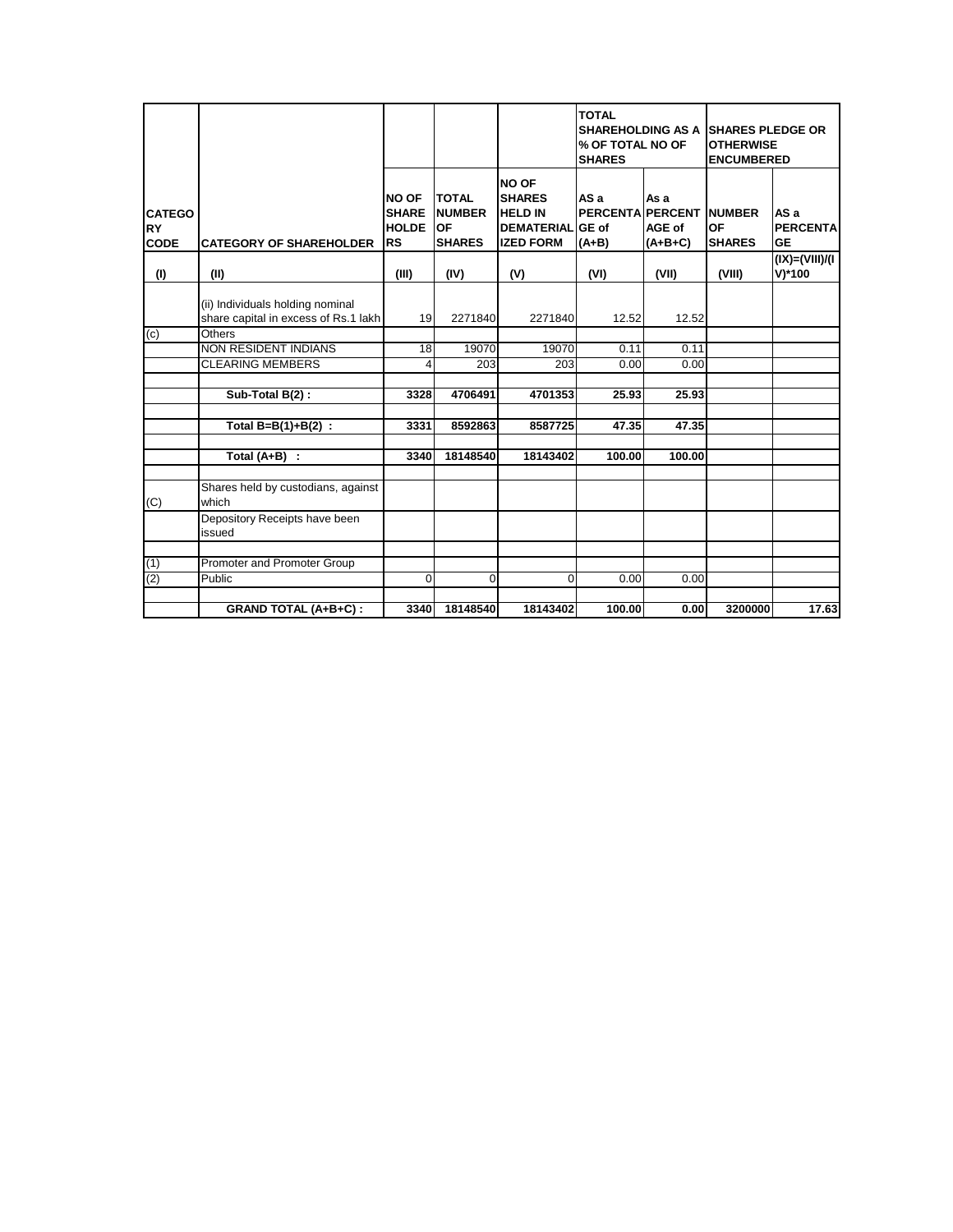| $\lambda$        | (I)(b Statement showing holding of securities (including shares, warrants, convertible securities) of persons belonging to the category<br>"Promoter and Promoter Group" |                                 |                                                |                         |                            |                                                                                   |                                         |                                                                          |                                                               |                                                                                |                                                                                                                                                                                 |
|------------------|--------------------------------------------------------------------------------------------------------------------------------------------------------------------------|---------------------------------|------------------------------------------------|-------------------------|----------------------------|-----------------------------------------------------------------------------------|-----------------------------------------|--------------------------------------------------------------------------|---------------------------------------------------------------|--------------------------------------------------------------------------------|---------------------------------------------------------------------------------------------------------------------------------------------------------------------------------|
| Sr.<br><b>No</b> | Name of the<br>Shareholder                                                                                                                                               |                                 | <b>Details of Shares</b><br>held               |                         | Encumbered shares (*)      |                                                                                   |                                         | <b>Details of Warrants</b>                                               | securities                                                    | <b>Details of convertible</b>                                                  | <b>Total Shares</b><br>(including<br>underlying<br>shares<br>assuming full<br>conversion of<br>warrants and<br>convertible<br>securities) as a<br>% of diluted<br>share capital |
|                  |                                                                                                                                                                          | No. of<br><b>Shares</b><br>held | As a % of<br>grand<br>total<br>(A)+(B)+(<br>C) | Pledge<br><b>Shares</b> | AS a<br>percent<br>age     | AS a % of<br>grand<br>total $(A) +$<br>$(B) + (C)$<br>of sub-<br>clause<br>(I)(a) | <b>Number</b><br>of<br>warrants<br>held | As a $%$<br>total<br>number<br>of<br>warrants<br>of the<br>same<br>class | <b>Number</b><br>of<br>convertib<br>le<br>securitie<br>s held | As a % total<br>number of<br>convertible<br>securities of<br>the same<br>class |                                                                                                                                                                                 |
| (1)              | (II)                                                                                                                                                                     | (III)                           | (IV)                                           | (V)                     | $(VI) = (V)/($<br>III)*100 | (VII)                                                                             | (VIII)                                  | (IX)                                                                     | (X)                                                           | (XI)                                                                           | (XII)                                                                                                                                                                           |
|                  | <b>RIDDHI</b><br><b>PORTFOLIO</b><br><b>PRIVATE LTD</b>                                                                                                                  | 5966037                         | 32.87                                          | 3200000                 | 53.64                      | 17.63                                                                             | $\overline{0}$                          | 0.00                                                                     | $\mathbf 0$                                                   | 0.00                                                                           | 0.00                                                                                                                                                                            |
|                  | <b>EASTERN</b><br><b>CREDIT CAPITAL</b><br>2 LIMITED                                                                                                                     | 2005000                         | 11.05                                          | $\mathbf 0$             | 0.00                       | 0.00                                                                              | 0                                       | 0.00                                                                     | 0                                                             | 0.00                                                                           | 0.00                                                                                                                                                                            |
|                  | <b>MAHABIR</b><br>3 PRASAD JALAN                                                                                                                                         | 451000                          | 2.49                                           | 0                       | 0.00                       | 0.00                                                                              | 0                                       | 0.00                                                                     | 0                                                             | 0.00                                                                           | 0.00                                                                                                                                                                            |
|                  | 4 RASHMI JALAN                                                                                                                                                           | 418750                          | 2.31                                           | $\mathbf 0$             | 0.00                       | 0.00                                                                              | 0                                       | 0.00                                                                     | $\pmb{0}$                                                     | 0.00                                                                           | 0.00                                                                                                                                                                            |
|                  | 5 NARESH JALAN                                                                                                                                                           | 285750                          | 1.57                                           | $\overline{\mathbf{0}}$ | 0.00                       | 0.00                                                                              | $\overline{0}$                          | 0.00                                                                     | $\overline{0}$                                                | 0.00                                                                           | 0.00                                                                                                                                                                            |
|                  | 6 NARESH JALAN                                                                                                                                                           | 268750                          | 1.48                                           | $\overline{0}$          | 0.00                       | 0.00                                                                              | $\overline{0}$                          | 0.00                                                                     | $\overline{0}$                                                | 0.00                                                                           | 0.00                                                                                                                                                                            |
|                  | <b>MAHABIR</b><br>7 PRASAD JALAN                                                                                                                                         | 120000                          | 0.66                                           | $\mathbf 0$             | 0.00                       | 0.00                                                                              | 0                                       | 0.00                                                                     | $\mathbf 0$                                                   | 0.00                                                                           | 0.00                                                                                                                                                                            |
|                  | PAWAN KUMAR<br>8 KEDIA                                                                                                                                                   | 35250                           | 0.19                                           | $\mathbf 0$             | 0.00                       | 0.00                                                                              | $\overline{0}$                          | 0.00                                                                     | 0                                                             | 0.00                                                                           | 0.00                                                                                                                                                                            |
|                  | <b>PAWAN KUMAR</b><br>9 KEDIA                                                                                                                                            | 5140                            | 0.03                                           | $\overline{0}$          | 0.00                       | 0.00                                                                              | $\overline{0}$                          | 0.00                                                                     | $\mathbf 0$                                                   | 0.00                                                                           | 0.00                                                                                                                                                                            |
|                  | TOTAL:                                                                                                                                                                   | 9555677                         | 52.65                                          | 3200000                 | 33.49                      | 17.63                                                                             | $\overline{0}$                          | 0.00                                                                     | $\pmb{0}$                                                     | 0.00                                                                           | 0.00                                                                                                                                                                            |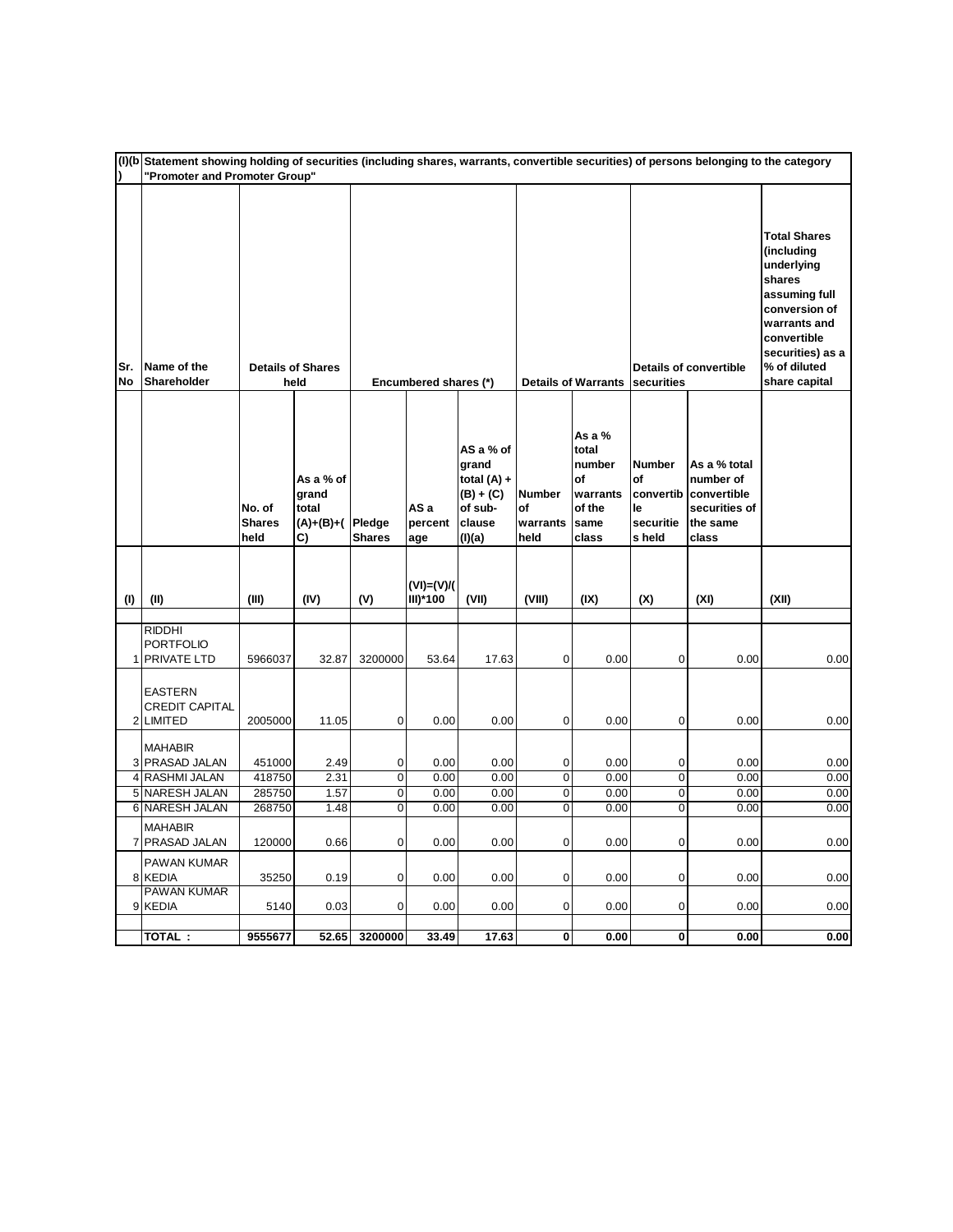| एग्र | c)(i Statement showing holding of securities (including shares, warrants, convertible securities) of persons belonging to<br>the category "Public" and holding more than 1% of the total number of shares |                                    |                                                                                                                                                                          |                               |                                                                     |                                                   |                                                                                              |                                                                                                                                                                                              |
|------|-----------------------------------------------------------------------------------------------------------------------------------------------------------------------------------------------------------|------------------------------------|--------------------------------------------------------------------------------------------------------------------------------------------------------------------------|-------------------------------|---------------------------------------------------------------------|---------------------------------------------------|----------------------------------------------------------------------------------------------|----------------------------------------------------------------------------------------------------------------------------------------------------------------------------------------------|
| Sr.  | No. Name of the shareholder                                                                                                                                                                               | <b>Number</b><br>of shares<br>held | Shares as a<br>percentage<br>of total<br>number of<br>shares {i.e.,<br><b>Grant total</b><br>(A)+(B)+(C)<br>indicated in<br><b>Statement at</b><br>para (I)(a)<br>above} | <b>Details of warrants</b>    |                                                                     | securities                                        | <b>Details of convertible</b>                                                                | <b>Total shares</b><br>(including<br>underlying<br>shares<br>assuming<br>full<br>conversion<br>of warrants<br>and<br>convertible<br>securities)<br>as a % of<br>diluted<br>share<br>capital) |
|      |                                                                                                                                                                                                           |                                    |                                                                                                                                                                          | Number of<br>warrants<br>held | As a %<br>total<br>number of<br>warrants<br>of the<br>same<br>class | <b>Number</b><br>lof<br>le<br>securitie<br>s held | % w.r.t<br>total<br>number of<br>convertib convertible<br>securities<br>of the<br>same class |                                                                                                                                                                                              |
|      | UNIT TRUST OF INDIA<br><b>INVESTMENT ADVISORY</b><br>SERVICES LTD- A/C ASCENT<br>1 INDIA FUND                                                                                                             | 2213000                            | 12.19                                                                                                                                                                    | 0                             | 0.00                                                                | 0                                                 | 0.00                                                                                         | 0.00                                                                                                                                                                                         |
|      | RELIANCE CAPITAL TRUSTEE<br>CO. LTD. - A/C RELIANCE TAX<br>2 SAVER (ELSS) FUND                                                                                                                            | 1420544                            | 7.83                                                                                                                                                                     | 0                             | 0.00                                                                | 0                                                 | 0.00                                                                                         | 0.00                                                                                                                                                                                         |
|      | 3 LATA BHANSHALI                                                                                                                                                                                          | 1000000                            | 5.51                                                                                                                                                                     | $\mathbf 0$                   | 0.00                                                                | $\overline{0}$                                    | 0.00                                                                                         | 0.00                                                                                                                                                                                         |
|      | 4 VIJAY KUMAR MISHRA                                                                                                                                                                                      | 770230                             | 4.24                                                                                                                                                                     | 0                             | 0.00                                                                | 0                                                 | 0.00                                                                                         | 0.00                                                                                                                                                                                         |
|      | 5 AKG FINVEST LTD                                                                                                                                                                                         | 395000                             | 2.18                                                                                                                                                                     | 0                             | 0.00                                                                | 0                                                 | 0.00                                                                                         | 0.00                                                                                                                                                                                         |
|      | <b>CITIGROUP GLOBAL MARKETS</b><br>6 MAURITIUS PRIVATE LIMITED                                                                                                                                            | 252828                             | 1.39                                                                                                                                                                     | 0                             | 0.00                                                                | 0                                                 | 0.00                                                                                         | 0.00                                                                                                                                                                                         |
|      | CHARTERED FINANCE AND<br><b>7 ILEASING LIMITED</b>                                                                                                                                                        | 251033                             | 1.38                                                                                                                                                                     | 0                             | 0.00                                                                | 0                                                 | 0.00                                                                                         | 0.00                                                                                                                                                                                         |
|      | TOTAL:                                                                                                                                                                                                    | 6302635                            | 34.73                                                                                                                                                                    | 0                             | 0.00                                                                | $\overline{\mathbf{0}}$                           | 0.00                                                                                         | 0.00                                                                                                                                                                                         |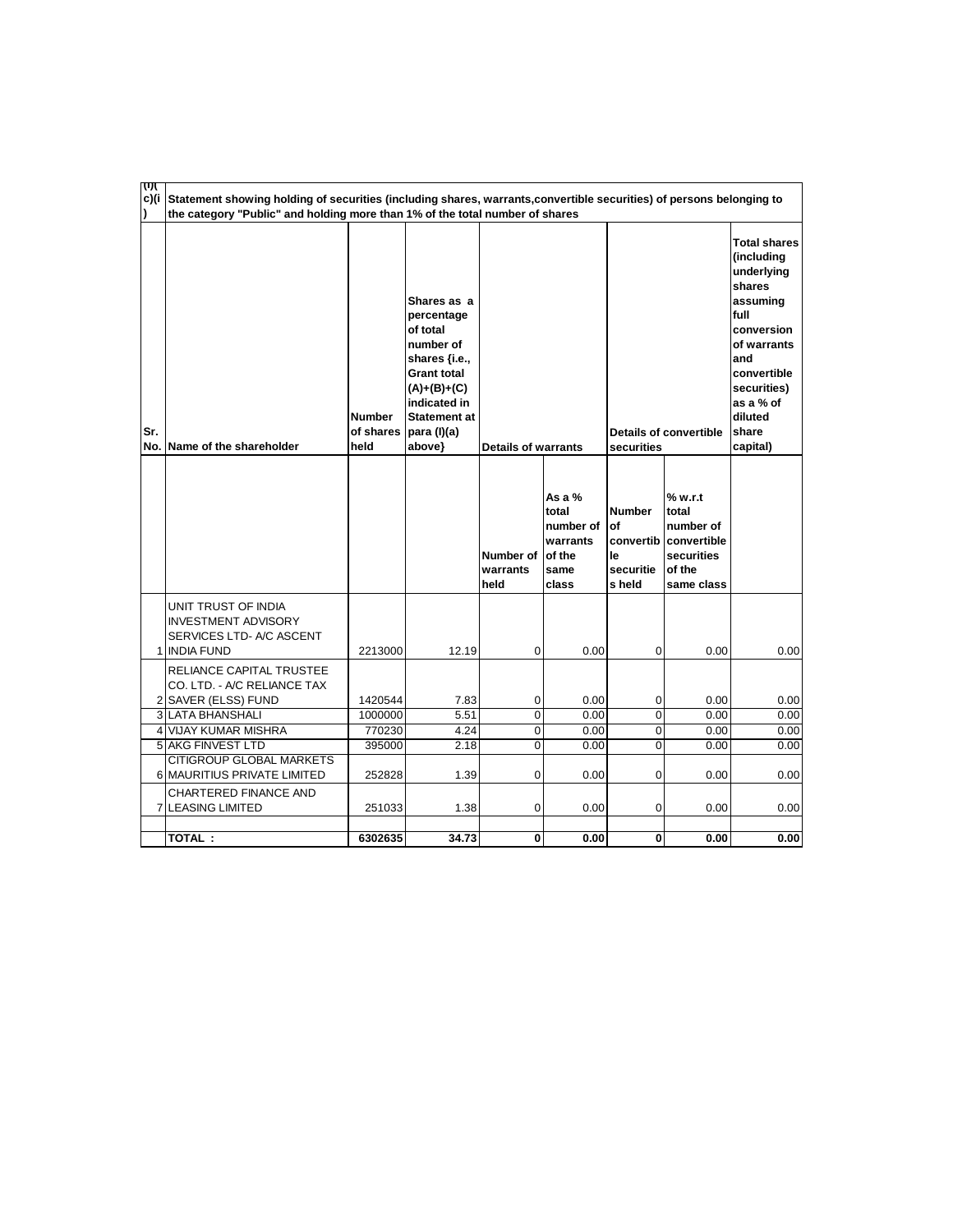| (1)(       | c)(ii Statement showing holding of securities (including shares, warrants, convertible securities) of persons (together<br>with PAC) belonging to the category "Public" and holding more than 5% of the total number of shares of the company |                             |                                                                                                                                                                            |                                         |                                                                           |                                                                |                                                                                        |                                                                                                                                                                               |
|------------|-----------------------------------------------------------------------------------------------------------------------------------------------------------------------------------------------------------------------------------------------|-----------------------------|----------------------------------------------------------------------------------------------------------------------------------------------------------------------------|-----------------------------------------|---------------------------------------------------------------------------|----------------------------------------------------------------|----------------------------------------------------------------------------------------|-------------------------------------------------------------------------------------------------------------------------------------------------------------------------------|
| Sr.<br>No. | Name(s) of the<br>shareholder(s) and the<br><b>Persons Acting in Concert</b><br>(PAC) with them                                                                                                                                               | Number of<br>shares<br>held | Shares as a<br>percentage<br>of total<br>number of<br>shares {i.e.,<br><b>Grant total</b><br>$(A)+(B)+(C)$<br>indicated in<br><b>Statement at</b><br>para (I)(a)<br>above} | <b>Details of warrants</b>              |                                                                           | Details of<br>convertible<br>securities                        |                                                                                        | <b>Total shares</b><br>(including<br>underlying shares<br>assuming full<br>conversion of<br>warrants and<br>convertible<br>securities) as a %<br>of diluted share<br>capital) |
|            |                                                                                                                                                                                                                                               |                             |                                                                                                                                                                            | <b>Number</b><br>οf<br>warrants<br>held | As a $%$<br>total<br>number<br>of<br>warrant<br>s of the<br>same<br>class | Number of Ible<br><b>convertibl</b><br>e<br>securities<br>held | % w.r.t<br>total<br>number<br>Οf<br>converti<br>securitie<br>s of the<br>same<br>class |                                                                                                                                                                               |
|            | UNIT TRUST OF INDIA<br><b>INVESTMENT ADVISORY</b><br>SERVICES LTD-A/C<br>1 ASCENT INDIA FUND                                                                                                                                                  | 2213000                     | 12.19                                                                                                                                                                      | 0                                       | 0.00                                                                      | 0                                                              | 0.00                                                                                   | 0.00                                                                                                                                                                          |
|            | TRUSTEE CO. LTD. - A/C<br>RELIANCE TAX SAVER<br>2 (ELSS) FUND<br><b>3 LATA BHANSHALI</b>                                                                                                                                                      | 1420544<br>1000000          | 7.83<br>5.51                                                                                                                                                               | 0<br>0                                  | 0.00<br>0.00                                                              | 0<br>$\mathbf{0}$                                              | 0.00<br>0.00                                                                           | 0.00<br>0.00                                                                                                                                                                  |
|            | TOTAL :                                                                                                                                                                                                                                       | 4633544                     | 25.53                                                                                                                                                                      | 0                                       | 0.00                                                                      | 0                                                              | 0.00                                                                                   | 0.00                                                                                                                                                                          |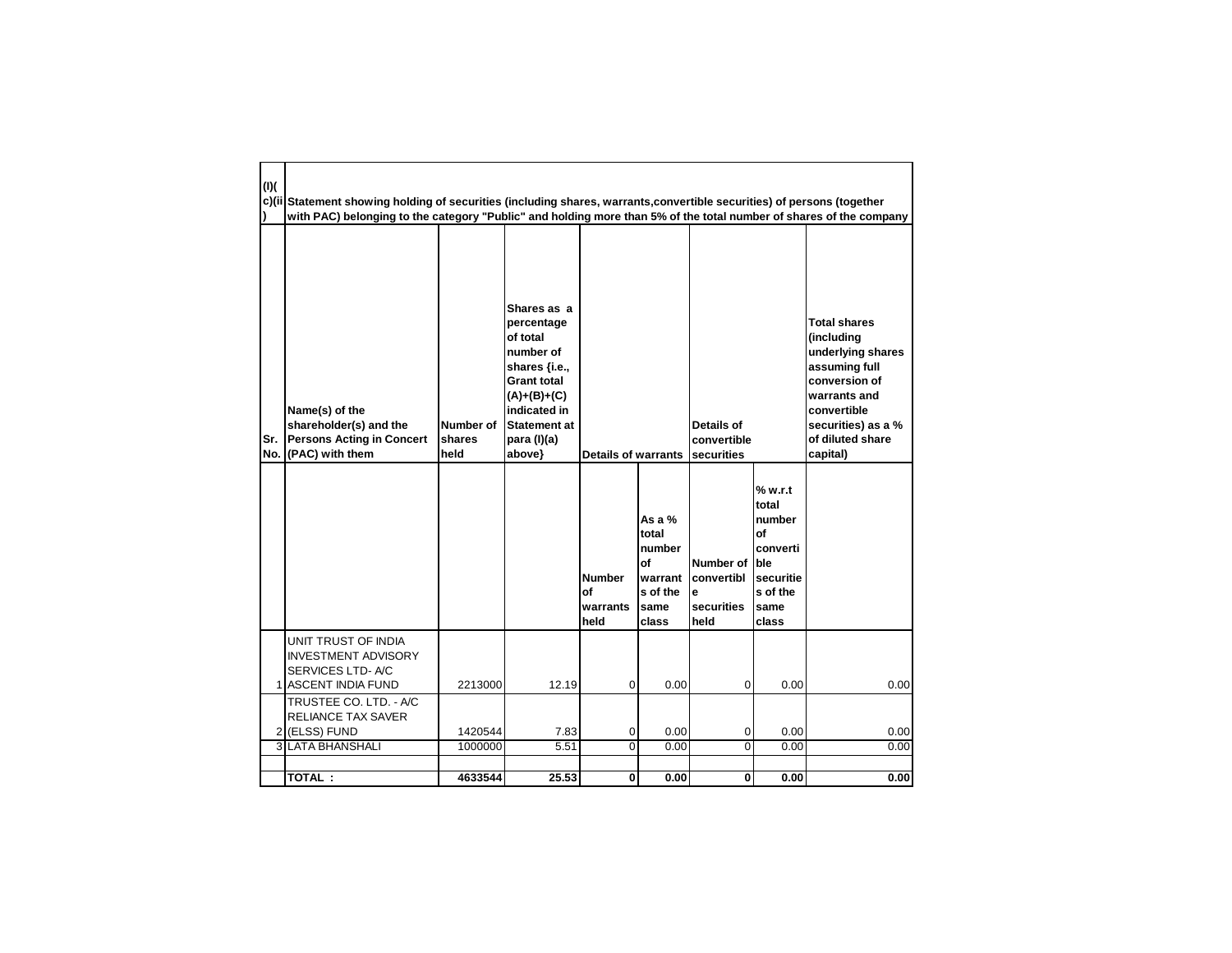| (1)(<br>d) | <b>STATEMENT SHOWING DETAILS OF LOCKED-IN SHARES"</b> |                         |         |                |
|------------|-------------------------------------------------------|-------------------------|---------|----------------|
|            |                                                       |                         |         |                |
| <b>SL</b>  |                                                       |                         | NO OF   | <b>PERCENT</b> |
| <b>NO</b>  | NAME OF THE SHAREHOLDER                               | <b>CAT. CODE SHARES</b> |         | AGE            |
|            | <b>EASTERN CREDIT CAPITAL LIMITED</b>                 | <b>PBC</b>              | 950000  | 5.23           |
|            | <b>EASTERN CREDIT CAPITAL LIMITED</b>                 | <b>PBC</b>              | 770000  | 4.24           |
|            | 3 EASTERN CREDIT CAPITAL LIMITED                      | <b>PBC</b>              | 100000  | 0.55           |
|            |                                                       |                         |         |                |
|            | <b>TOTAL:</b>                                         |                         | 1820000 | 10.03          |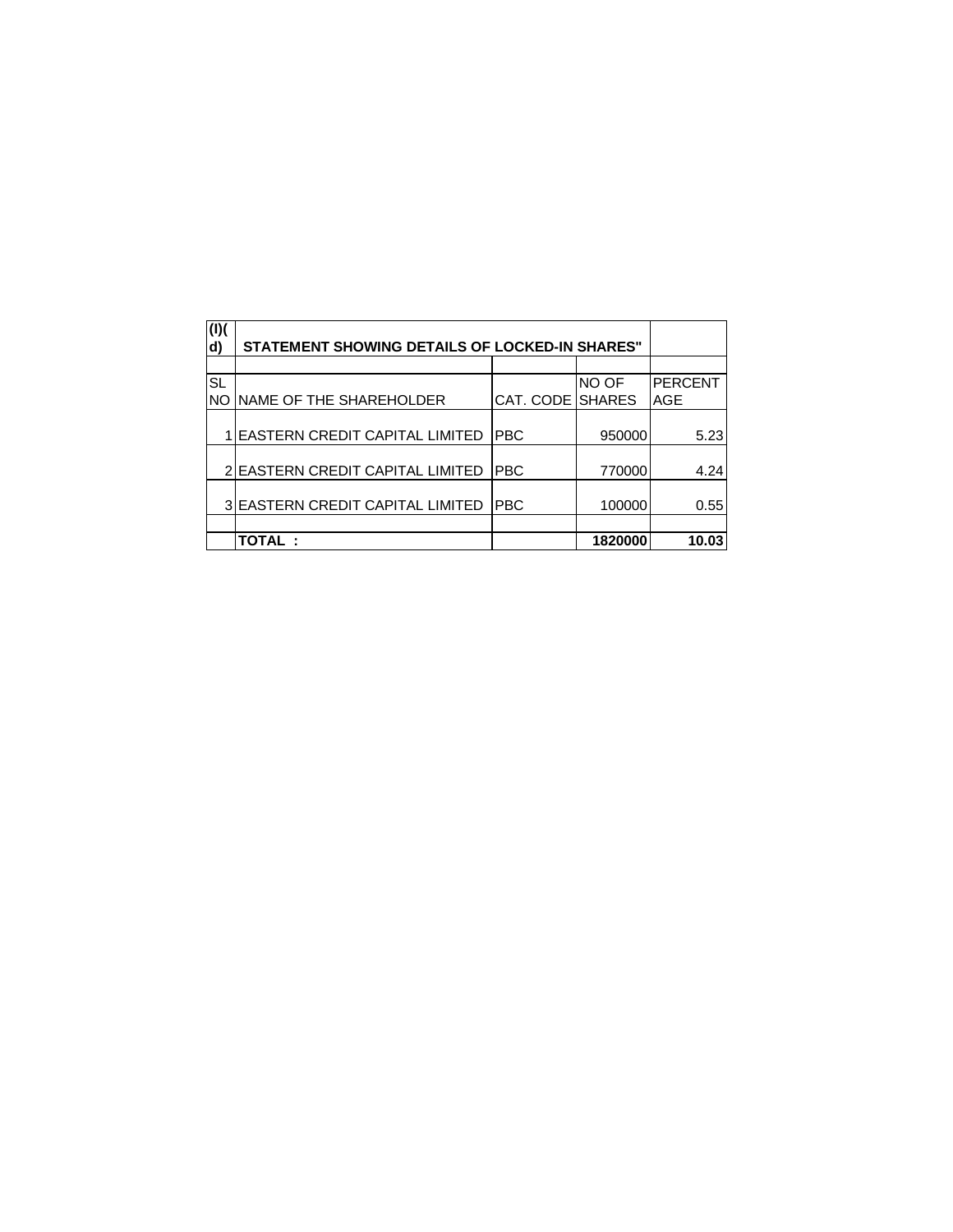| (II)<br> a) | STATEMENT SHOWING DETAILS OF DEPOSITORY RECEIPTS (DRS)    |                                  |                                                                |                                                                                                                                                                                 |  |  |  |  |
|-------------|-----------------------------------------------------------|----------------------------------|----------------------------------------------------------------|---------------------------------------------------------------------------------------------------------------------------------------------------------------------------------|--|--|--|--|
|             |                                                           |                                  |                                                                |                                                                                                                                                                                 |  |  |  |  |
| Sr.<br>No.  | <b>Type of outstanding DR</b><br>(ADRs, GDRs, SDRs, etc.) | Number of<br>outstandin<br>g DRs | Number of<br>shares<br>underlying<br>outstanding<br><b>DRs</b> | <b>Shares underlying</b><br>outstanding DRs as a<br>percentage of total<br>number of shares {i.e.,<br>Grand Total (A)+(B)+(C)<br>indicated in Statement at<br>Para(I)(a) above} |  |  |  |  |
|             |                                                           |                                  |                                                                |                                                                                                                                                                                 |  |  |  |  |
|             | TOTAL:                                                    |                                  |                                                                | 0                                                                                                                                                                               |  |  |  |  |